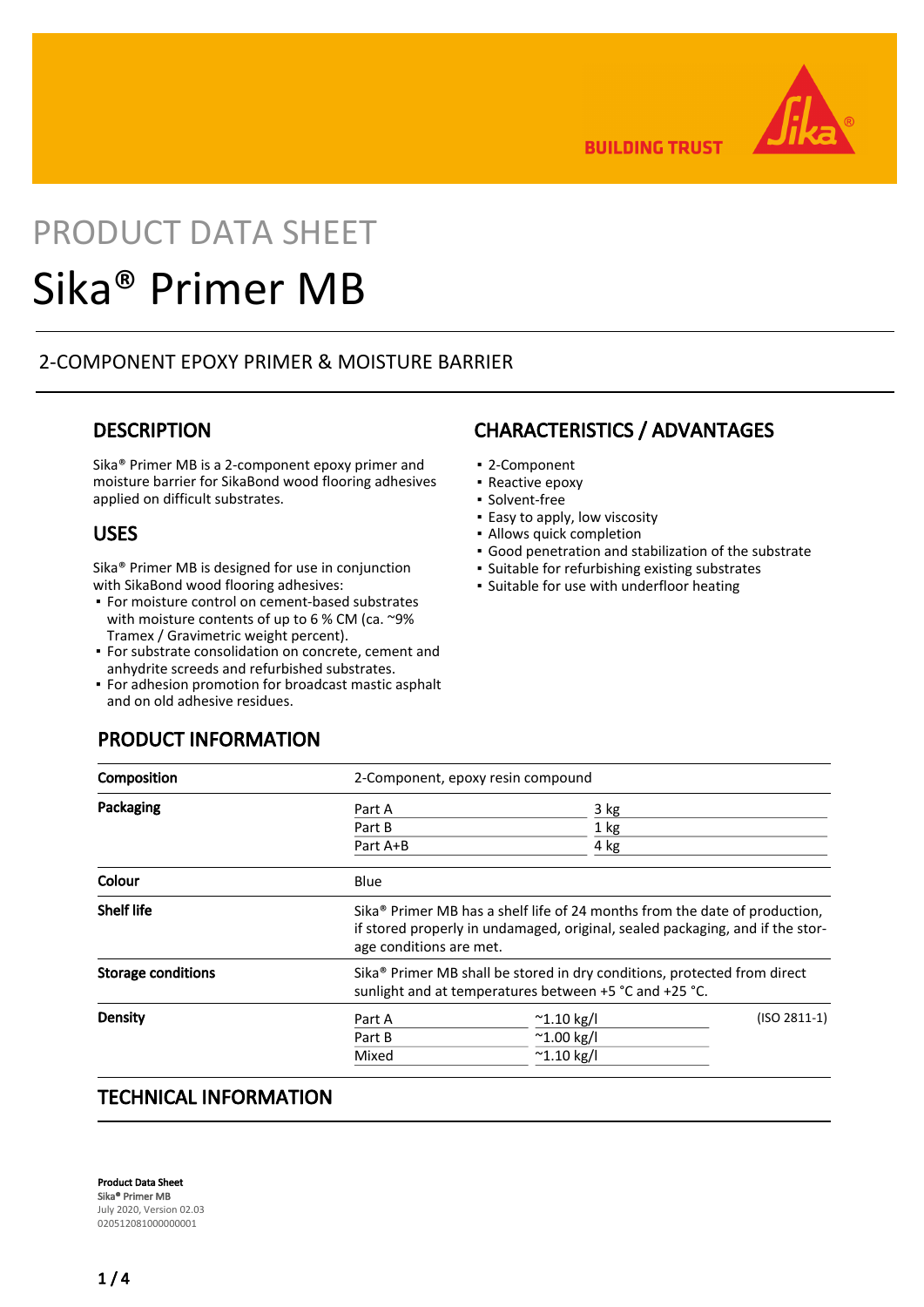| <b>Shore A hardness</b>        | $^{\sim}80$ (after 7 d)                                                                                                                                                                                                                                                                                                                                                                                                                                                                 | (ISO 868)                                                                                        |  |  |
|--------------------------------|-----------------------------------------------------------------------------------------------------------------------------------------------------------------------------------------------------------------------------------------------------------------------------------------------------------------------------------------------------------------------------------------------------------------------------------------------------------------------------------------|--------------------------------------------------------------------------------------------------|--|--|
| Compressive strength           | $\gamma$ 70 N/mm <sup>2</sup> (after 7 d)                                                                                                                                                                                                                                                                                                                                                                                                                                               | (EN 196 part 1)                                                                                  |  |  |
| Temperature resistance         | Sika <sup>®</sup> Primer MB can be permanently exposed to dry heat $\leq$ +50 °C and<br>temporarily exposed to dry heat ≤ +80 °C.<br>Note: In order to avoid damage to the installed wood floor elements, sur-<br>face temperature must not exceed +25 °C.                                                                                                                                                                                                                              |                                                                                                  |  |  |
| Service temperature            | $-40$ °C min. / +70 °C max.                                                                                                                                                                                                                                                                                                                                                                                                                                                             |                                                                                                  |  |  |
| <b>APPLICATION INFORMATION</b> |                                                                                                                                                                                                                                                                                                                                                                                                                                                                                         |                                                                                                  |  |  |
| <b>Mixing ratio</b>            | Part A : part B = $100:37$ (by volume)                                                                                                                                                                                                                                                                                                                                                                                                                                                  |                                                                                                  |  |  |
| Consumption                    | Concrete and/or cement screeds<br>and anhydrite screeds, including<br>flowable anhydrite screeds                                                                                                                                                                                                                                                                                                                                                                                        | 400-600 $g/m^2$ , depending on the ab-<br>sorbency of the substrate.<br>250-300 g/m <sup>2</sup> |  |  |
|                                | Broadcast mastic asphalt                                                                                                                                                                                                                                                                                                                                                                                                                                                                |                                                                                                  |  |  |
| Ambient air temperature        | +10 °C min. / +30 °C max., min. 3 °C above dew point temperature                                                                                                                                                                                                                                                                                                                                                                                                                        |                                                                                                  |  |  |
| <b>Relative air humidity</b>   | < 80 %                                                                                                                                                                                                                                                                                                                                                                                                                                                                                  |                                                                                                  |  |  |
| Substrate temperature          | During laying and until Sika® Primer MB has fully cured, the substrate and<br>ambient temperatures shall be between +10 °C and +30 °C without and<br>between +20 °C and +30 °C with underfloor heating.                                                                                                                                                                                                                                                                                 |                                                                                                  |  |  |
| Substrate moisture content     | Permissible substrate moisture content without underfloor heating<br>For cement screeds                                                                                                                                                                                                                                                                                                                                                                                                 | <6 % CM (ca. ~9% Tramex / Gravi-<br>metric weight percent)                                       |  |  |
|                                | For anhydrite screeds                                                                                                                                                                                                                                                                                                                                                                                                                                                                   | <0.5 % CM                                                                                        |  |  |
|                                | For magnetite flooring                                                                                                                                                                                                                                                                                                                                                                                                                                                                  | 3-12 % CM (depending on the or-<br>ganic content)                                                |  |  |
|                                | Permissible substrate moisture content for use with underfloor heating<br><6 % CM (ca. ~9% Tramex / Gravi-<br>For cement screeds<br>metric weight percent)                                                                                                                                                                                                                                                                                                                              |                                                                                                  |  |  |
|                                | For anhydrite screeds                                                                                                                                                                                                                                                                                                                                                                                                                                                                   | <0.3 % CM                                                                                        |  |  |
|                                | For magnetite flooring                                                                                                                                                                                                                                                                                                                                                                                                                                                                  | 3-12 % CM (depending on the or-<br>ganic content)                                                |  |  |
|                                | To check the moisture content, use the "Rubber Mat Test", according to<br>ASTM. A polyethylene sheet of > 1x1 m in dimension shall be taped to the<br>concrete surface. Leave the polyethylene sheet in place for > 24 hours pri-<br>or to testing. This test allows for the detection of any condensed vapour<br>transmissions.<br>Note: CM: carbid method, to determine the moisture content of the sub-<br>strate. For all moisture contents, the quality of the substrates and sur- |                                                                                                  |  |  |
|                                |                                                                                                                                                                                                                                                                                                                                                                                                                                                                                         | faces, always follow the guidelines of the wood flooring manufacturer.                           |  |  |
| <b>Pot Life</b>                | Ambient air temperature                                                                                                                                                                                                                                                                                                                                                                                                                                                                 | Pot life                                                                                         |  |  |
|                                | $+10$ °C<br>$+20 °C$                                                                                                                                                                                                                                                                                                                                                                                                                                                                    | $^{\sim}$ 60 min                                                                                 |  |  |
|                                | +30 °C                                                                                                                                                                                                                                                                                                                                                                                                                                                                                  | $^{\sim}$ 30 min<br>$^{\sim}$ 15 min                                                             |  |  |
|                                | Note: Do not use mixed material after pot life.                                                                                                                                                                                                                                                                                                                                                                                                                                         |                                                                                                  |  |  |
| <b>Curing time</b>             | <b>Conditions</b>                                                                                                                                                                                                                                                                                                                                                                                                                                                                       | <b>Curing time</b>                                                                               |  |  |
|                                | $+10$ °C                                                                                                                                                                                                                                                                                                                                                                                                                                                                                | $^{\sim}$ 18 h                                                                                   |  |  |
|                                | $+20 °C$                                                                                                                                                                                                                                                                                                                                                                                                                                                                                | $^{\sim}$ 12 h                                                                                   |  |  |
|                                | +30 °C                                                                                                                                                                                                                                                                                                                                                                                                                                                                                  | ~6 h                                                                                             |  |  |
|                                | Note: Curing speed is dependent on temperature, relative humidity and<br>absorption of substrates. High temperature and low r.h. decrease curing<br>time. Cured material becomes transparent.                                                                                                                                                                                                                                                                                           |                                                                                                  |  |  |

Product Data Sheet Sika® Primer MB July 2020, Version 02.03 020512081000000001

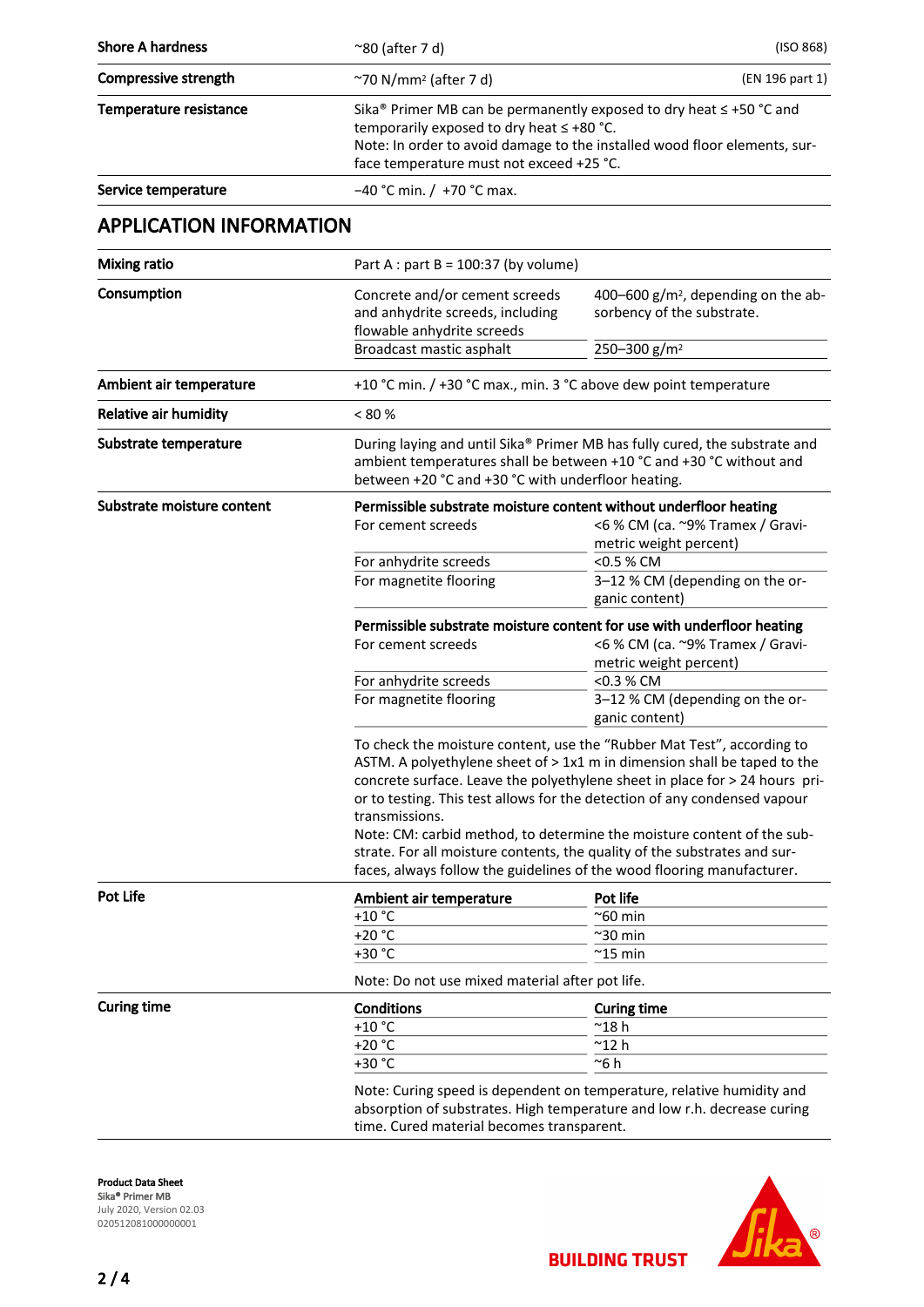# APPLICATION INSTRUCTIONS

For the application of Sika® Primer MB all generally accepted rules for wood flooring installation apply.

#### SUBSTRATE PREPARATION

- The substrate must be clean, dry, sound and homo-▪ geneous, free from oils, grease, dust and loose or friable particles. Paint, cement laitance and other poorly adhering contaminants must be removed.
- At least 50 % of the surface area must be cleared of residual adhesive (i.e. by grinding).
- Preliminary bond strength testing is recommended.
- Compressive strength:  $> 8$  N/mm<sup>2</sup>
- $\blacksquare$  Tensile Bond strength:  $> 0.8$  N/mm<sup>2</sup>
- Concrete and/or cement screeds must be ground and thoroughly cleaned with an industrial vacuum.
- Anhydrite screeds, including flowable anhydrite screeds must be ground and thoroughly cleaned with an industrial vacuum shortly before coating.
- **Broadcast mastic asphalt must be broadcasted to ex**cess and thoroughly cleaned with an industrial vacuum.
- On fiber reinforced concrete any exposed fibers must be burnt off the surface.
- The guidelines of the screed floor manufacturer ap-▪ ply.
- **For project specific advice, please contact Sika tech**nical service for assistance.

#### MIXING

Add part B to part A in the correct ratio using an electric stirrer at a low speed (300–400 rpm).

A minimum mixing time of 3 minutes is required; stirring shall continue until the mix becomes homogeneous. Pour mixed material into a clean container and mix again.

#### APPLICATION METHOD / TOOLS

Apply Sika® Primer MB uniformly (in two directions 90°) to the substrate using a nylon roller, ensuring that a continuous coat is achieved over the entire surface (produces a mirror like finish).

| <b>Application</b>            | Coatings    | <b>Results in</b>  |
|-------------------------------|-------------|--------------------|
| Moisture barrier              | Minimum 1 x | Mirror like finish |
| only                          |             |                    |
| Substrate consol- Minimum 1 x |             | Good penetra-      |
| idation only                  |             | tion               |
| Adhesion promo- Minimum 1 x   |             | Mirror like finish |
| tion only                     |             |                    |
| Moisture barrier              | Minimum 2 x | Mirror like finish |
| + substrate con-              |             |                    |
| solidation                    |             |                    |
| Moisture barrier              | Minimum 2 x | Mirror like finish |
| + adhesion pro-               |             |                    |
| motion                        |             |                    |

A waiting time of > 8 hours and < 36 hours must be observed between coats of Sika® Primer MB.

#### CLEANING OF EQUIPMENT

Clean all tools and application equipment immediately after using Colma Cleaner. Once cured, residual ma-

Product Data Sheet Sika® Primer MB July 2020, Version 02.03 020512081000000001

terial can only be removed mechanically.

# FURTHER INFORMATION

- Safety Data Sheet
- Pre-treatment Chart Sealing and Bonding

## IMPORTANT CONSIDERATIONS

- If Sika® Primer MB is left out for more than 36 hours, the surface must be thoroughly cleaned with a moist cleaning rag and checked for any defects before proceeding with over-coating.
- Do not apply Sika® Primer MB on substrates under significant vapor pressure. ▪
- Freshly applied Sika® Primer MB should be protected from dampness, condensation and water for > 24 hours. ▪
- Avoid puddles on the surface of Sika® Primer MB.
- When used in conjunction with SikaBond® Wood Floor Adhesives, Sika® Primer MB must not be broadcast with sand. Sika® Primer MB is recommended for use with all polyurethane and hybrid wood floor SikaBond® adhesives.
- If Sika® Level-200 / -300 / -300 extra / -315F or -340 proceeds the layer of Sika® Primer MB within the system build up, a second layer of Sika® Primer MB must be fully broadcast with quartz sand (15−30 minutes after, at +20 °C). Begin broadcasting lightly and then to excess with quartz sand 0.4–0.7 mm.
- Wood floor installation in areas without a damp proof membrane can only be undertaken with Sikafloor® EpoCem® moisture regulator system and Sika® Primer MB as a vapor barrier. For detailed instructions contact our Technical Service Department.

# BASIS OF PRODUCT DATA

All technical data stated in this Product Data Sheet are based on laboratory tests. Actual measured data may vary due to circumstances beyond our control.

# LOCAL RESTRICTIONS

Please note that as a result of specific local regulations the declared data for this product may vary from country to country. Please consult the local Product Data Sheet for the exact product data.

# ECOLOGY, HEALTH AND SAFETY

For information and advice on the safe handling, storage and disposal of chemical products, users shall refer to the most recent Safety Data Sheet (SDS) containing physical, ecological, toxicological and other safety-related data.

# LEGAL NOTES

The information, and, in particular, the recommendations relating to the application and end-use of Sika products, are given in good faith based on Sika's current knowledge and experience of the products when properly stored, handled and applied under normal



**BUILDING TRUST**